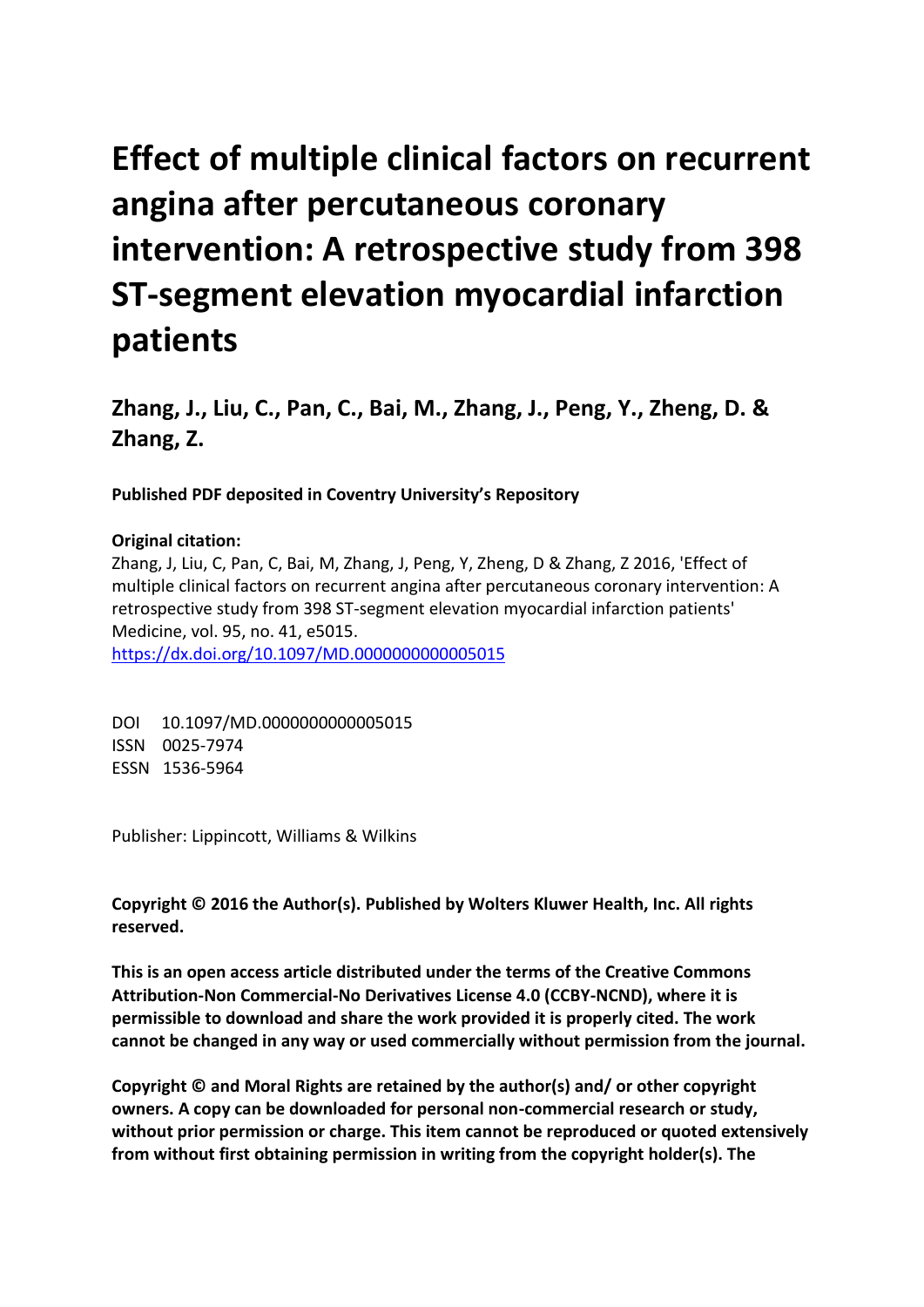**content must not be changed in any way or sold commercially in any format or medium without the formal permission of the copyright holders**.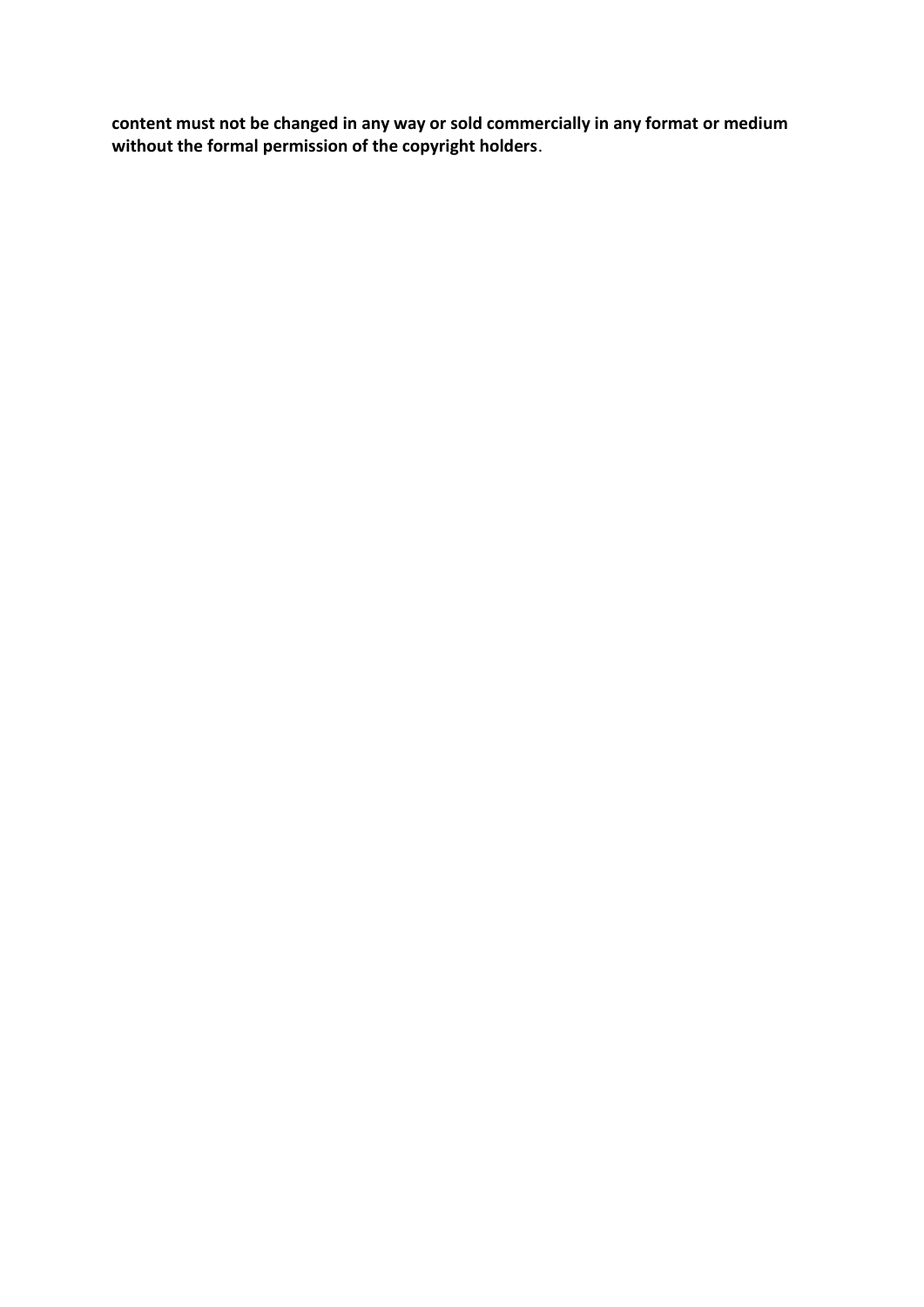**OPEN** 

## Effect of multiple clinical factors on recurrent angina after percutaneous coronary intervention A retrospective study from 398 ST-segment elevation myocardial infarction patients

Jing Zhang, MD<sup>a</sup>, Chengyu Liu, PhD<sup>b</sup>, Chenliang Pan, MD<sup>a</sup>, Ming Bai, MD<sup>a</sup>, Jin Zhang, MD, PhD<sup>a</sup>, Yu Peng, MD, PhD<sup>a</sup>, Dingchang Zheng, PhD<sup>c</sup>, Zheng Zhang, MD<sup>a,∗</sup>

#### Abstract

Recurrent angina (RA) has an important influence on health status of patients after percutaneous coronary intervention (PCI). This study aimed to retrospectively investigate the effect of multiple clinical factors on both short-term and long-term development of RA.

A total of 398 ST-segment elevation myocardial infarction (STEMI) patients were studied for up to 12 months. The primary clinical outcome, RA, was assessed at 1-month and 12-month. In multivariate analyses, the effect of clinical factors, including baseline demographics, medical history, infarction-related arteries, procedural characteristics of PCI, and the use of medicines, was investigated in patients with and without RA.

The Logistic regression analysis showed that the patients with treatment through radial approach PCI (odds ratio [OR]: 0.42, 95% confidence interval [CI]: 0.18–0.96, P<0.05) were less likely to have RA during 1-month assessment. During 12 months after PCI, male patients (OR: 0.53, 95% CI: 0.29–0.96, P<0.05), and/or those treated with radial approach PCI (OR: 0.45, 95% CI: 0.21–0.97,  $P$ <0.05) were less likely to have RA, whereas the patients with infarction related artery (IRA) in left anterior descending (LAD) (OR: 2.41, 95% CI: 1.20–4.84, P<0.01) were more likely to have RA at follow-up. The Cox regression analysis further revealed that the patients with infarction of the LAD artery (hazard ratio [HR]: 2.08, 95% CI: 1.10–3.92, P<0.05), but not with treatment through radial artery during PCI (HR: 0.42, 95% CI: 0.18–0.96, P<0.05) had higher potential of development of RA during 12 months after PCI.

We studied the effects of multiple clinical factors on the development of RA after PCI. Our findings suggest that patients with infarction of the LAD artery, and/or treatment not through radial artery during PCI were associated with higher risk of RA and may require close follow-up.

**Abbreviations:** ACEI = angiotensin converting enzyme inhibitors,  $ACS =$  acute coronary syndrome,  $AMI =$  acute myocardial infarction, ARB = angiotensin receptor blockers, CCB = calcium channel blockers, CHD = coronary heart disease, CI = confidence interval, DBP = diastolic blood pressure,  $DM =$  diabetes mellitus,  $HC =$  hypercholesterolemia,  $HR =$  hazard ratio, HTG = hypertriglyceridemia, IABP = intra-aortic balloon pump, IRA = infarction related artery, LAD = left anterior descending, LCX = left circumflex,  $OR =$  odds ratio,  $PCl =$  percutaneous coronary intervention,  $RA =$  recurrent angina,  $RCA =$  right coronary artery,  $SBP =$ systolic blood pressure,, SD = standard deviation, STEMI = ST-segment elevation myocardial infarction, TP = temporary pacing.

Keywords: Acute coronary syndrome (ACS), Multiple clinical factor, Percutaneous coronary intervention (PCI), Recurrent angina (RA), Retrospective study, ST-segment elevation myocardial infarction (STEMI)

Editor: Salvatore Patanè.

There are no conflicts of interest.

This study was financially supported by the National Natural Science Foundation of China (61671275 and 61201049) and the China Postdoctoral Science Foundation (2013M530323).

∗ Correspondence: Dr. Zheng Zhang, Heart Center, the First Affiliated Hospital, Lanzhou University, 1 West Donggang Road, Lanzhou 7300000, China (e-mail: [zhangccu@outlook.com\).](mailto:zhangccu@outlook.com).)

Copyright © 2016 the Author(s). Published by Wolters Kluwer Health, Inc. All rights reserved.

This is an open access article distributed under the terms of the Creative Commons Attribution-Non Commercial-No Derivatives License 4.0 (CCBY-NC-ND), where it is permissible to download and share the work provided it is properly cited. The work cannot be changed in any way or used commercially without permission from the journal.

Medicine (2016) 95:41(e5015)

Received: 12 March 2016 / Received in final form: 6 September 2016 / Accepted: 7 September 2016

<http://dx.doi.org/10.1097/MD.0000000000005015>

#### 1. Introduction

Despite advances in therapeutic techniques, acute coronary syndrome (ACS) remains a major cause of morbidity and mortality worldwide.<sup>[1,2]</sup> Multiple risk factors for this disease have been identified,<sup>[3]</sup> including hypertension, hypercholesterolemia, obesity, diabetes, and genetic factors, for example, the polymorphisms of G protein-coupled receptor kinases (GRKs) gene,<sup>[4]</sup>calcium/ calmodulin-dependent kinase IV gene  $(CaMK4)$ , [5] and platelet antigen 2 ( $P[A2]$ ) gene.<sup>[6,7]</sup> Percutaneous coronary intervention (PCI), one of the main treatment approaches for ACS, has effectively reduced both short-term and long-term mortality in patients with ST-segment elevation myocardial infarction  $(STEMI).<sup>[8]</sup>$ 

Previous studies have investigated the effect of various clinical factors, such as sex,<sup>[9,10]</sup> blood pressure,<sup>[11]</sup> medical history,<sup>[12,13]</sup> infarction-related artery  $(IRA)$ ,  $[14-16]$  medications,  $[17]$  and PCI procedural characteristics<sup>[18,19]</sup> on the mortality of ACS patients. Such studies, however, have primarily focused on mortality and not on health outcomes of patients after PCI.

Recurrent angina (RA), defined as recurrence or persistence of chest pain or discomfort,<sup>[20]</sup> is a challenging condition and is one

Downloaded from https://journals.lww.com/md-journal by BhDMf5ePHKav1zEoum1tQfN4a+kJLhEZgbsIHo4XMi0hCywCX1AWnYQp/IlQrHD3z484KQalTVFgJP//0TWar2r3T2N7YgnZ/fEeK1sCXXo= on 01/29/2020

Downloaded from https://purnals.ww.com/md-joumal by BhDMf8eH-Having-Maria-Maria-Maria-Maria-Maria-Maria-Maria-Maria-Maria-Maria-Maria-Maria-Maria-Maria-Maria-Maria-Maria-Maria-Maria-Mar<br>Downloaded from https://purnals.mmd-

<sup>&</sup>lt;sup>a</sup> Heart Center, the First Affiliated Hospital, Lanzhou University, Lanzhou, <sup>b</sup> School of Control Science and Engineering, Shandong University, Jinan, 250061, China,  $c$  Health & Well Being Academy, Faculty of Medical Science, Anglia Ruskin University, Chelmsford, UK.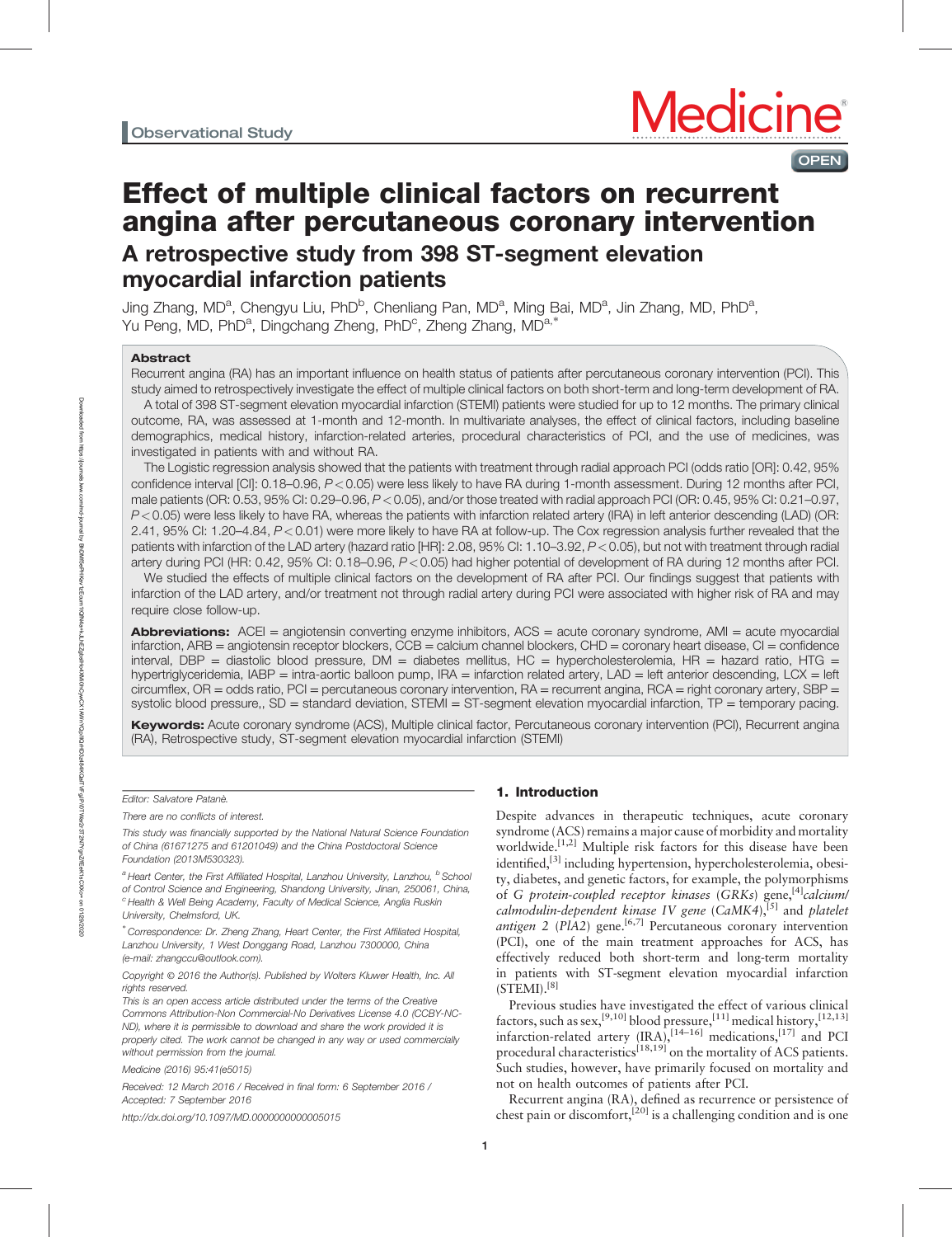of the main reason for declining health and the quality of life for STEMI patients. $[20,21]$  RA can be caused by structural factors (including in-stent thrombosis, restenosis, incomplete revascularization, or atherosclerotic disease progression), $[22]$  or by functional factors (e.g., microvascular dysfunction, epicardial coronary spasm, or vasoconstriction at the stent edge).<sup>[23]</sup> It has been reported that up to one-third of patients treated with PCI might present with RA without clear obstructive structural lesions.<sup>[23]</sup>

#### 2. Hypothesis

Our hypothesis is that the occurrence of RA is the result of multiple clinical factors. Therefore, this study aimed to retrospectively investigate both short-term and long-term effects of multiple clinical factors on the development of RA and attempt to identify predictors for increased likelihood of RA in STEMI patients after PCI, particularly in Northwest of China.

#### 3. Methods

#### 3.1. Patient population

A total of 416 STEMI patients who had undergone PCI at the Heart Center of the First Affiliated Hospital of Lanzhou University in China from 2009 to 2012 were enrolled in this study. The inclusion criteria were patients who had been diagnosed with STEMI following the ACC/AHA guidelines<sup>[24]</sup>; all patients who had undergone coronary angiography and successful reperfusion therapy to the IRA using the PCI procedure.

Eighteen patients were excluded because they had a history of any of the following: treatment with thrombolytic therapy or coronary artery bypass graft; cerebral hemorrhage less than 1 year or cerebral infarction <6 months; severe liver or kidney dysfunction; tumor patients; coagulopathy; contraindication of anti-platelet drug; and any patients who had the inadequate clinical notes or were unreachable via telephone follow-up. Therefore, 398 patients met the inclusion criteria and were analyzed in this study. The institutional review board at the First Affiliated Hospital of Lanzhou University granted a waiver of written informed consent and provided authorization for this study.

#### 3.2. Treatment procedure

Each patient was given a dose of 300-mg aspirin and 300-mg clopidogrel before the PCI procedure. The PCI approach was performed through either radial or femoral artery. In addition, patients were implanted with the temporary pacing electrode if they had severe sinus bradycardia or II∼III° atrioventricular block before operation. If cardiogenic shock or hemodynamic instability happened during operation, they were treated with intra-aortic balloon pump. Antiplatelet, antithrombin, statin, nitrates, ACEI/ARB, and other necessary medicine therapy were given to patients based on the ACC/AHA Guidelines during the treatment period.<sup>[24]</sup> After PCI, patients were given life-long aspirin 100mg/day and clopidogrel 75 mg/day for at least 12 months.

#### 3.3. Study clinical outcome

RA was the primary clinical outcome in this study. It was defined as angina recurrence or persistence, either stable or unstable after PCI, $^{[20]}$  without documented noncardiac causes of chest pain, such as gastrointestinal, pulmonary, musculoskeletal, or herpes zoster. Stable angina was defined as pain precipitated by exertion and relieved by rest and/or sublingual nitroglycerin, with no change in pattern or severity in the previous 6 weeks. Unstable angina was defined as either pain that presented at rest, or exertional pain of at least Canadian Cardiovascular Society class III that began or increased in severity at least I Canadian Cardiovascular Society class in the previous 2 months.<sup>[21]</sup> Patients who reported chest pain or discomfort were classified as having angina according to the validated Seattle Angina Questionnaire, which also included the severity, frequency, and stability subscales of the symptoms.[25]

The secondary clinical outcome in this study was all-cause death, allowing us to investigate factors associated with the incidence of death during the study period.

#### 3.4. Data collection, management, and patient follow-up

Patients included in the study were followed for 12 months after PCI to determine the reoccurrence of angina or if patients died during the study period from any cause. In-person or telephone interviews were conducted to determine RA. Among these 398 STEMI patients, 212 patients were followed up by face-to-face and 186 patients were followed up via telephone. During the interview, patients were asked if they had chest pain or discomfort (anginal symptoms) after PCI procedure, and to describe the severity and frequency of the symptoms, as relevant. Thus, patients were placed into 2 categories for analysis by presentation of RA or not, for both 1-month and 12-month follow-up assessment.

#### 3.5. Statistical analysis

Continuous variables were presented as median  $(25^{\text{th}}, 75^{\text{th}})$ percentiles) or mean value  $\pm$  SD, and were compared by unpaired t test or Mann–Whitney U test. For categorical variables, frequencies and the corresponding percentages were given, and were compared by  $\chi^2$  test with continuity correction or Fisher exact test.

Logistic regression was first performed to test the risk factors. The following covariates were analyzed: demographic characteristics, medical history (coronary heart disease family history, diabetes mellitus, hypertriglyceridemia, hypercholesterolemia and smoking history), IRA, use of medication, and PCI procedural characteristics. Univariate correlates of RA with a value of  $P \leq 0.1$  were included in multivariate logistic regression analysis to further identify the potential risk factors for developing RA. The results were displayed as adjusted odds ratios (ORs) with 95% confidence intervals (CIs).

To further check our results, cox regression analysis was also performed. In the Cox regression model, the covariates were selected based upon univariate significance of  $P$  value  $\leq 0.1$ . The results were reported as adjusted hazard ratios (HRs) with 95% CIs. In addition, a survival curve was also provided.

All analyses were performed using SPSS software version 22 (IBM Corp., Armonk, NY), and a P value of  $< 0.05$  was considered statistically significant.

#### 4. Results

#### 4.1. Baseline demographics

A total of 398 patients with STEMI and PCI met the inclusion criteria and were included in the study analyses. Table 1 describes the baseline demographics of the reserved patients. The median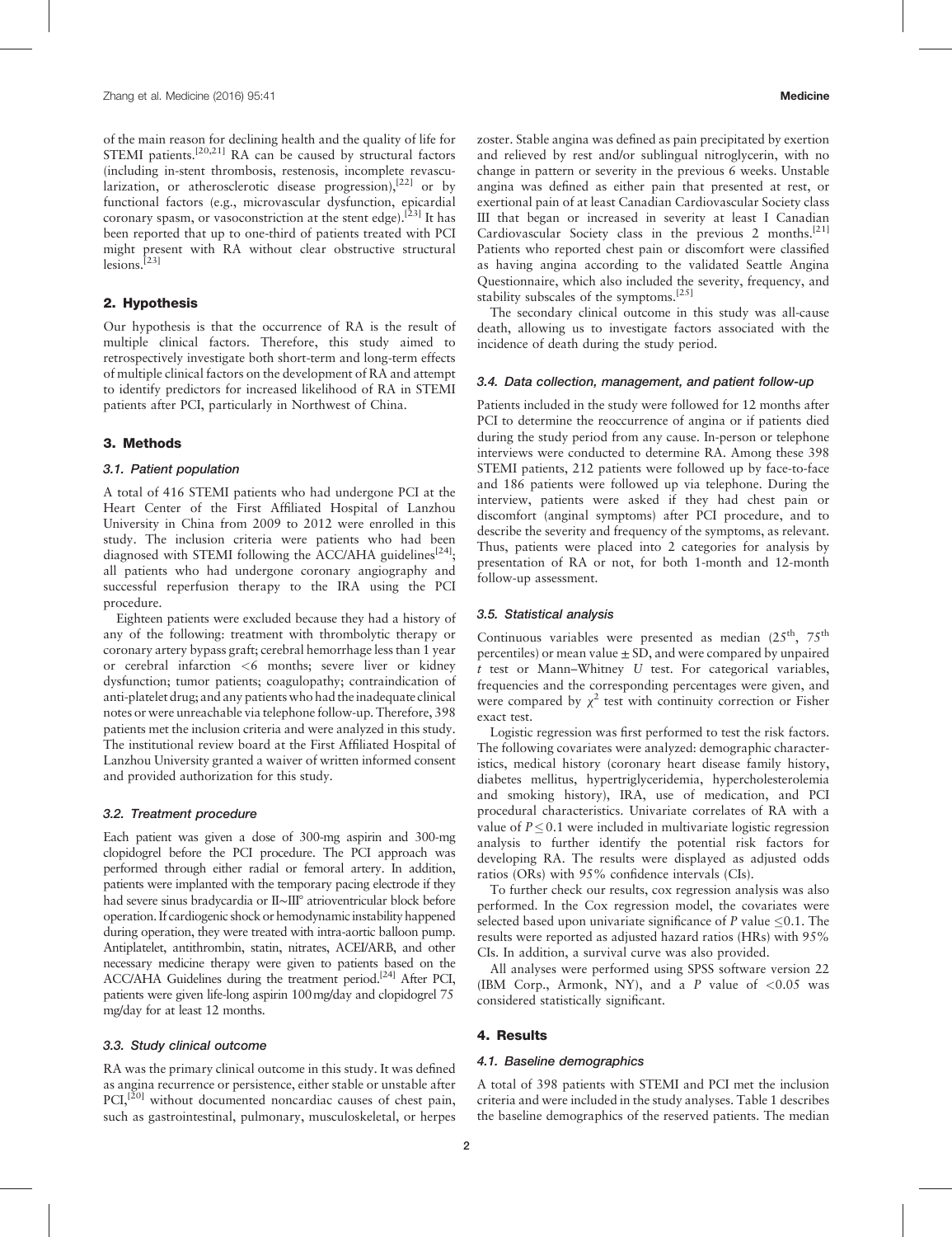Basic demographics of the reserved 398 STEMI patients.

| <b>Dasit Germographics of the reserved oso of Enir patients.</b> |                 |           |  |  |  |
|------------------------------------------------------------------|-----------------|-----------|--|--|--|
| <b>Variables</b>                                                 | 95% CI<br>Value |           |  |  |  |
| Sex                                                              | 335 (M); 63 (F) | $\sim$    |  |  |  |
| Age, y                                                           | $59(52 - 67)$   | $58 - 60$ |  |  |  |
| SBP, mmHq                                                        | 120 (106-136)   | 119-124   |  |  |  |
| DBP, mmHa                                                        | 75 (67-84)      | 74–77     |  |  |  |

Note: Data are presented as median ( $25<sup>th</sup>-75<sup>th</sup>$  percentiles). CI = confidence interval, DBP = diastolic blood pressure, SBP = systolic blood pressure.

age was 59 years (interquartile range: 15), 84% were male. Median systolic and diastolic blood pressures were 120mmHg and 75mmHg, respectively.

#### 4.2. Comparison of baseline demographics and clinical characteristics

Table 2 shows the different baseline demographics and clinical characteristics between the patients with and without RA at 1-month and 12-month assessments, respectively. Among the total of 398 patients, 62 had RA at 1-month follow-up and 98 had RA at 12-month follow-up, which included all of the 62 patients who had RA at 1 month.

Sex was the only statistically significant demographic characteristic between the 2 groups, and males were less likely to experience RA (at 1-month assessment,  $76\%$  vs.  $86\%, P < 0.05$ ; at 12-month assessment, 77% vs. 87%,  $P < 0.05$ ).

There were multiple statistically significant clinical characteristics. At 1-month assessment, patients were more likely to experience RA if they had higher IRA of left anterior descending (LAD) (89% vs. 74%,  $P < 0.05$ ); lower percentage of using statin (94% vs. 99%,  $P < 0.05$ ), higher percentage of using ARB (39%) vs. 24%,  $P < 0.05$ ); and lower percentage of radial approach in PCI procedure  $(84\% \text{ vs. } 93\%, P < 0.05)$ .

At 12-month assessment, RA was observed more commonly in patients who had IRA in LAD (88% vs.  $73\%, P < 0.01$ ); less IRA in right coronary artery (RCA) (46% vs. 61%,  $P < 0.05$ ); a lower percentage of radial approach in PCI procedure (86% vs. 93%, P< 0.05); and less number of stent (1 vs. 2,  $P < 0.05$ ). The significantly statistical difference observed with use of statin and ARB at 1 month was no longer evident following the assessent at 12 months.

Table 2

Comparison results of the baseline demographics and clinical characteristics between the patients with and without RA, separated by 1-month and 12-month follow-up.

|                            |                | 1-month follow-up | 12-month follow-up |                |                   |        |
|----------------------------|----------------|-------------------|--------------------|----------------|-------------------|--------|
| <b>Factors</b>             | <b>With RA</b> | <b>Without RA</b> | P                  | <b>With RA</b> | <b>Without RA</b> | P      |
| Demographic                |                |                   |                    |                |                   |        |
| Patients number            | 62             | 336               |                    | 98             | 300               |        |
| Age, year                  | 60 (53-68)     | 59 (52-67)        | 0.6                | $59(51 - 68)$  | 59 (53-67)        | 0.8    |
| Male sex                   | 47 (76)        | 288 (86)          | < 0.05             | 75 (77)        | 260 (87)          | < 0.05 |
| SBP, mmHq                  | 119 (100-137)  | 120 (106-136)     | 0.9                | 120 (108-136)  | 120 (106-137)     | 0.9    |
| DBP, mmHq                  | 79 (66-88)     | 75 (67-84)        | 0.3                | 76 (68-86)     | 75 (67-84)        | 0.3    |
| Medical history            |                |                   |                    |                |                   |        |
| CHD family history         | 3(5)           | 15(4)             | 0.8                | 5(5)           | 13(4)             | 0.8    |
| Hypertension               | 27 (44)        | 142 (42)          | 0.9                | 41 (42)        | 128 (43)          | 0.9    |
| <b>DM</b>                  | 6(10)          | 48 (14)           | 0.3                | 13(13)         | 41 (14)           | 0.9    |
| <b>HTG</b>                 | 18 (29)        | 87 (26)           | 0.6                | 25 (26)        | 80 (27)           | 0.8    |
| <b>HC</b>                  | 7(11)          | 27(8)             | 0.4                | 12 (12)        | 22(7)             | 0.1    |
| Smoking history            | 37 (60)        | 187 (56)          | 0.6                | 57 (58)        | 167 (56)          | 0.7    |
| <b>IRA</b>                 |                |                   |                    |                |                   |        |
| LAD                        | 55 (89)        | 250 (74)          | < 0.05             | 86 (88)        | 219 (73)          | < 0.01 |
| <b>LCX</b>                 | 27(44)         | 144 (43)          | 0.9                | 40 (41)        | 131 (44)          | 0.6    |
| <b>RCA</b>                 | 29 (47)        | 198 (59)          | 0.1                | 45 (46)        | 182 (61)          | < 0.05 |
| Number of IRA              |                |                   |                    |                |                   |        |
| Only one vessel            | 27 (44)        | 155 (46)          | 0.9                | 47 (48)        | 135 (45)          | 0.8    |
| Two vessels                | 21(34)         | 107 (32)          |                    | 29 (30)        | 99 (33)           |        |
| Three vessels              | 14 (23)        | 74 (22)           |                    | 22 (22)        | 66 (22)           |        |
| Use of medication          |                |                   |                    |                |                   |        |
| <b>B-blocker</b>           | 43 (69)        | 194 (58)          | 0.1                | 62 (63)        | 175 (58)          | 0.4    |
| Statin                     | 58 (94)        | 332 (99)          | < 0.05             | 296 (99)       | 94 (96)           | 0.1    |
| ACEI                       | 32 (52)        | 166 (49)          | 0.7                | 53 (54)        | 145 (48)          | 0.3    |
| ARB                        | 24 (39)        | 81 (24)           | < 0.05             | 33 (34)        | 72 (24)           | 0.1    |
| CCB                        | 7(11)          | 22(7)             | 0.2                | 10(10)         | 19(6)             | 0.2    |
| Nitrate                    | 35 (56)        | 199 (59)          | 0.7                | 55 (56)        | 179 (60)          | 0.5    |
| Procedural characteristics |                |                   |                    |                |                   |        |
| Radial approach            | 52 (84)        | 311 (93)          | < 0.05             | 84 (86)        | 279 (93)          | < 0.05 |
| <b>IABP</b>                | 2(3)           | 5(1)              | 0.3                | 3(3)           | 4(1)              | 0.4    |
| TP                         | 6(10)          | 46 (14)           | 0.4                | 11(11)         | 41 (14)           | 0.5    |
| Number of stent            | $1(1-2)$       | $2(1-2)$          | 0.1                | $1(1-2)$       | $2(1-2)$          | < 0.05 |

Note: Data are presented as number (%) or median ( $25<sup>th</sup>-75<sup>th</sup>$  percentiles).

ACEI=angiotensin converting enzyme inhibitors, ARB=angiotensin receptor blockers, CCB=calcium channel blockers, CHD=coronary heart disease, DBP=diastolic blood pressure, DM=diabetes mellitus, HC=hypercholesterolemia, HTG=hypertriglyceridemia, IABP=intra-aortic balloon pump, IRA=infarction-related artery, LAD=left anterior descending, LCX=left circumflex, RA=recurrent angina, RCA=right coronary artery,  $SBP$  = systolic blood pressure,  $TP$  = temporary pacing.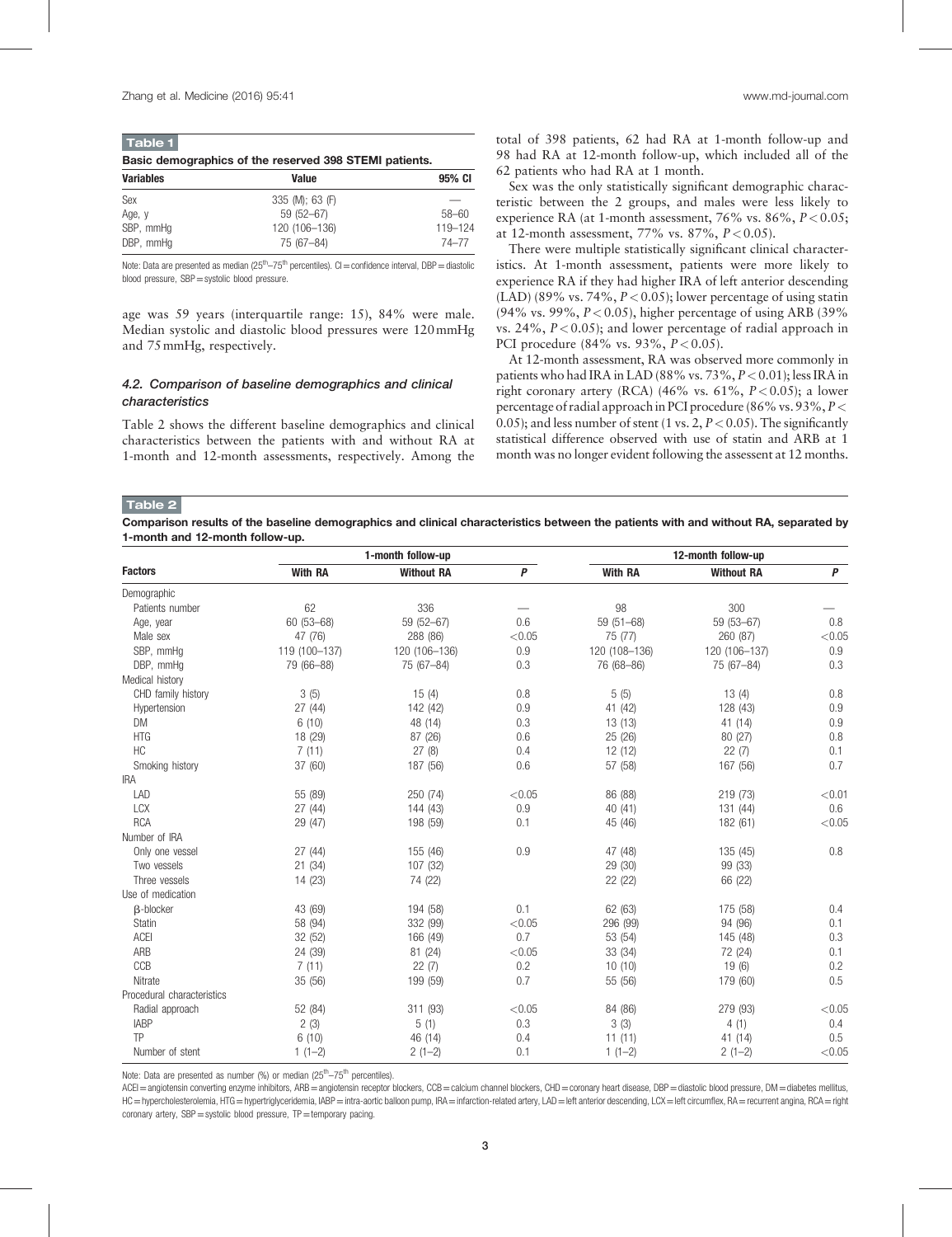|                            | 1-month follow-up |                   |                        |           |                     |        | 12-month follow-up |                   |                        |           |                     |        |
|----------------------------|-------------------|-------------------|------------------------|-----------|---------------------|--------|--------------------|-------------------|------------------------|-----------|---------------------|--------|
|                            |                   | <b>Univariate</b> |                        |           | <b>Multivariate</b> |        |                    | <b>Univariate</b> |                        |           | <b>Multivariate</b> |        |
| <b>Factors</b>             | <b>OR</b>         | 95% CI            | P                      | <b>OR</b> | 95% CI              | P      | <b>OR</b>          | 95% CI            | P                      | <b>OR</b> | 95% CI              | P      |
| Demographics               |                   |                   |                        |           |                     |        |                    |                   |                        |           |                     |        |
| Age                        | 1.01              | $0.98 - 1.04$     | 0.58                   |           |                     |        | 1.00               | $0.97 - 1.02$     | 0.76                   |           |                     |        |
| Male sex                   | 0.52              | $0.27 - 1.01$     | ${<}0.05$ <sup>*</sup> | 0.57      | $0.29 - 1.14$       | 0.11   | 0.50               | $0.28 - 0.89$     | ${<}0.05$ <sup>*</sup> | 0.53      | $0.29 - 0.96$       | < 0.05 |
| <b>SBP</b>                 | 1.00              | $0.99 - 1.01$     | 0.83                   |           |                     |        | 1.00               | $0.99 - 1.01$     | 0.98                   |           |                     |        |
| <b>DBP</b>                 | 1.01              | $0.99 - 1.03$     | 0.32                   |           |                     |        | 1.01               | $0.99 - 1.03$     | 0.32                   |           |                     |        |
| Medical history            |                   |                   |                        |           |                     |        |                    |                   |                        |           |                     |        |
| CHD family history         | 1.09              | $0.31 - 3.88$     | 0.90                   |           |                     |        | 1.19               | $0.41 - 3.42$     | 0.75                   |           |                     |        |
| Hypertension               | 1.05              | $0.61 - 1.82$     | 0.85                   |           |                     |        | 0.97               | $0.61 - 1.53$     | 0.89                   |           |                     |        |
| <b>DM</b>                  | 0.64              | $0.26 - 1.57$     | 0.33                   |           |                     |        | 0.97               | $0.50 - 1.89$     | 0.92                   |           |                     |        |
| <b>HTG</b>                 | 1.17              | $0.64 - 2.13$     | 0.61                   |           |                     |        | 0.94               | $0.56 - 1.59$     | 0.82                   |           |                     |        |
| <b>HC</b>                  | 1.46              | $0.61 - 3.51$     | 0.40                   |           |                     |        | 1.76               | $0.84 - 3.71$     | 0.14                   |           |                     |        |
| Smoking history            | 1.18              | $0.68 - 2.05$     | 0.56                   |           |                     |        | 1.11               | $0.70 - 1.76$     | 0.67                   |           |                     |        |
| <b>IRA</b>                 |                   |                   |                        |           |                     |        |                    |                   |                        |           |                     |        |
| LAD                        | 2.70              | $1.19 - 6.16$     | ${<}0.05$              | 2.32      | $0.96 - 5.62$       | 0.06   | 2.65               | $1.38 - 5.11$     | ${<}0.01$ <sup>*</sup> | 2.41      | $1.20 - 4.84$       | < 0.01 |
| <b>LCX</b>                 | 1.03              | $0.60 - 1.78$     | 0.92                   |           |                     |        | 0.89               | $0.56 - 1.41$     | 0.62                   |           |                     |        |
| <b>RCA</b>                 | 0.61              | $0.36 - 1.06$     | $0.08*$                | 0.75      | $0.42 - 1.36$       | 0.34   | 0.55               | $0.35 - 0.87$     | ${<}0.01$ <sup>*</sup> | 0.72      | $0.43 - 1.21$       | 0.22   |
| Number of IRA              |                   |                   |                        |           |                     |        |                    |                   |                        |           |                     |        |
| Single                     |                   |                   |                        |           |                     |        |                    |                   |                        |           |                     |        |
| Double                     | 1.13              | $0.61 - 2.10$     | 0.71                   |           |                     |        | 0.84               | $0.50 - 1.43$     | 0.52                   |           |                     |        |
| Triple                     | 1.09              | $0.54 - 2.19$     | 0.82                   |           |                     |        | 0.96               | $0.53 - 1.72$     | 0.88                   |           |                     |        |
| Use of medication          |                   |                   |                        |           |                     |        |                    |                   |                        |           |                     |        |
| <b>B-blocker</b>           | 1.66              | $0.93 - 2.96$     | $0.09*$                | 1.61      | $0.87 - 2.98$       | 0.13   | 1.23               | $0.77 - 1.97$     | 0.39                   |           |                     |        |
| Statin                     | 0.18              | $0.04 - 0.72$     | < 0.05                 | 0.23      | $0.05 - 1.08$       | 0.06   | 0.32               | $0.08 - 1.30$     | 0.11                   |           |                     |        |
| ACEI                       | 1.09              | $0.64 - 1.88$     | 0.75                   |           |                     |        | 1.26               | $0.80 - 1.99$     | 0.32                   |           |                     |        |
| ARB                        | 1.99              | $1.13 - 3.51$     | ${<}0.05$              | 1.79      | $0.98 - 3.28$       | 0.06   | 1.61               | $0.98 - 2.64$     | $0.06^{\degree}$       | 1.61      | $0.96 - 2.69$       | 0.07   |
| CCB                        | 1.82              | $0.74 - 4.46$     | 0.19                   |           |                     |        | 1.68               | $0.75 - 3.75$     | 0.21                   |           |                     |        |
| Nitrate                    | 0.89              | $0.52 - 1.54$     | 0.68                   |           |                     |        | 0.87               | $0.55 - 1.37$     | 0.54                   |           |                     |        |
| Procedural characteristics |                   |                   |                        |           |                     |        |                    |                   |                        |           |                     |        |
| Radial approach            | 0.42              | $0.19 - 0.92$     | ${<}0.05$              | 0.42      | $0.18 - 0.96$       | < 0.05 | 0.45               | $0.22 - 0.93$     | ${<}0.05$              | 0.45      | $0.21 - 0.97$       | < 0.05 |
| <b>IABP</b>                | 2.21              | $0.42 - 11.64$    | 0.35                   |           |                     |        | 2.34               | $0.51 - 10.63$    | 0.27                   |           |                     |        |
| <b>TP</b>                  | 0.68              | $0.28 - 1.66$     | 0.39                   |           |                     |        | 0.80               | $0.39 - 1.62$     | 0.53                   |           |                     |        |
| Number of stent            | 0.85              | $0.63 - 1.16$     | 0.30                   |           |                     |        | 0.80               | $0.61 - 1.03$     | $0.08^{\degree}$       | 0.83      | $0.63 - 1.11$       | 0.21   |

Effects of all potential factors on the development of recurrent angina from the Logistic REGRESSION analysis.

ACEI = angiotensin converting enzyme inhibitors, ARB = angiotensin receptor blockers, CCB = calcium channel blockers, CHD = coronary heart disease, CI = confidence interval, DBP = diastolic blood pressure, DM=diabetes mellitus, HC=hypercholesterolemia, HTG=hypertriglyceridemia, IABP=intra-aortic balloon pump, IRA=infarction-related artery, LAD=left anterior descending, LCX=left circumflex, OR=odds ratio, RCA=right coronary artery, SBP=systolic blood pressure, TP=temporary pacing. Data are presented as n (%) or median (25th–75th percentile).

Means the univariate features ( $P \le 0.1$ ) included in multivariate regression analysis.

Neither medical history nor the number of diseased vessels showed any statistical significant differences in the occurrence of RA (all  $P \ge 0.05$ ) at 1-month or 12-month assessment.

#### 4.3. Risk factors for the development of RA from logistic regression analysis

Table 3 summarizes the effect of all potential factors on the development of RA using logistic regression analysis. The key risk factors at the 2 independent time points (1-month and 12-month follow-up) have been identified from the univariate and multivariate regression analysis.

At 1-month assessment, univariate analysis identified sec, LAD, RCA,  $\beta$ -Blocker, statin, ARB, and radial approach as the potential impact factors ( $P \le 0.1$ ) for the development of RA. However, multivariable regression model only revealed that radial approach (OR: 0.42,  $95\%$  CI: 0.18–0.96,  $P < 0.05$ ) decreased the probability of RA.

At 12-month assessment, univariate analysis identified sex, LAD, RCA, ARB, radial approach, and number of stent as the potential impact fators ( $P \le 0.1$ ) for the development of RA. Meanwhile, multivariable regression model revealed that the IRA

in LAD increased while male patients and radial approach decreased the probability of RA independent from confounding factors (OR: 2.41, 95% CI: 1.20–4.84, P<0.01 for LAD; OR: 0.53, 95% CI: 0.29–0.96, P<0.05 for male sex; OR: 0.45, 95% CI: 0.21–0.97,  $P < 0.05$  for radial approach).

#### 4.4. Risk factors for the development of RA from Cox regression

Table 4 summarizes the effects of potential factors on the development of RA using Cox regression analysis. The key risk factors have been identified. At 12-month assessment, univariate analysis identified sex, LAD, RCA, statin, ARB, and radial approach as the potential impact factors ( $P \le 0.1$ ) for the development of RA. However, multivariable regression model only revealed that LAD (HR: 2.08, 95% CI: 1.10–3.92,  $P < 0.05$ ) and radial approach (HR: 0.42, 95% CI: 0.18-0.96,  $P < 0.05$ ) were statistically significant.

Figure 1 shows the cumulative rate curve of RA for the 5 statistical time points (1, 3, 6, 9, and 12 months after PCI) and the cumulative rates of RA were 14.1%, 18.9%, 20.7%, 23.0%, and 23.2%, respectively.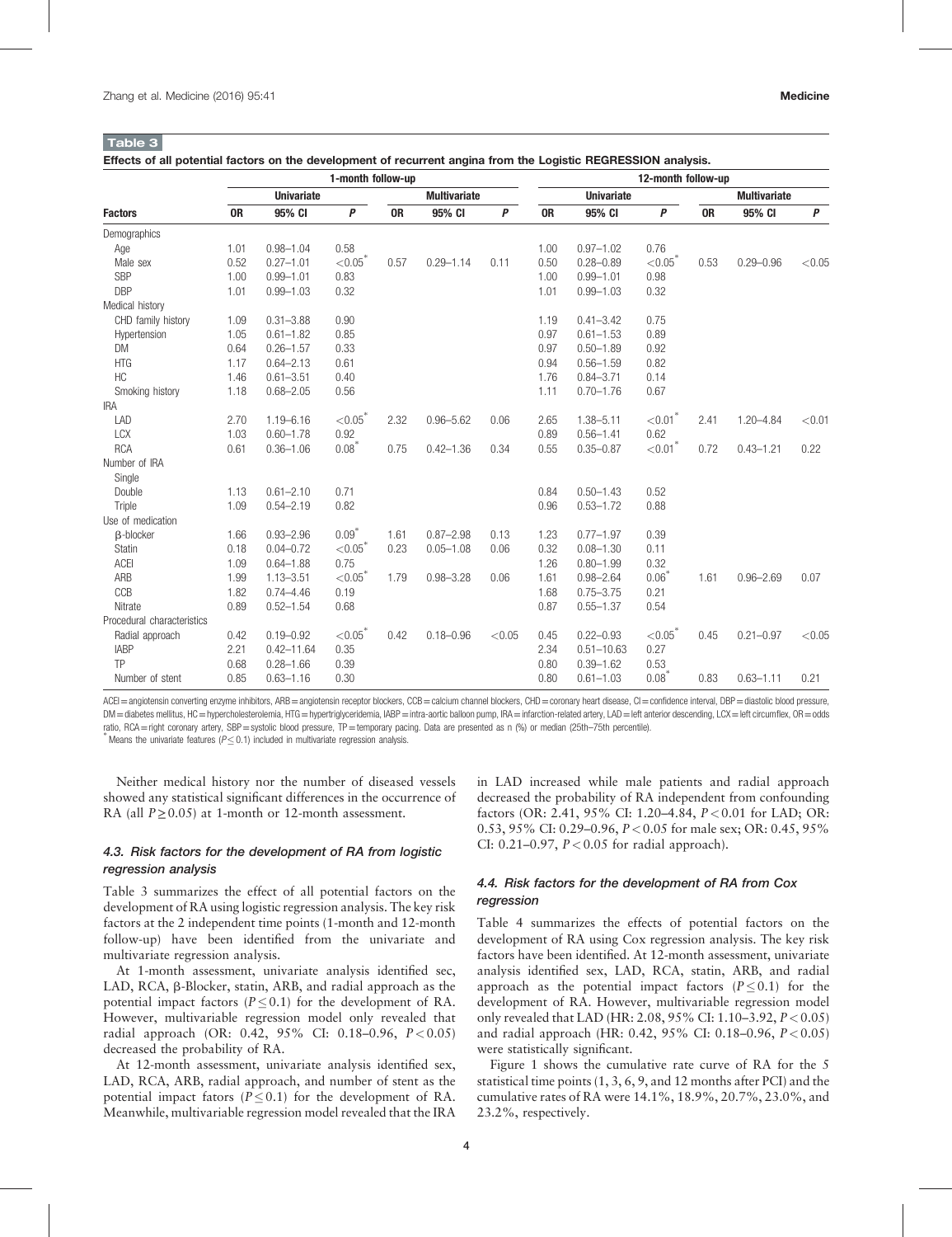| Effects of all potential factors on the development of recurrent angina from the Cox regression analysis (12-month follow-up). |  |  |
|--------------------------------------------------------------------------------------------------------------------------------|--|--|
|                                                                                                                                |  |  |

|                            |      | <b>Univariate</b> |                        |      | <b>Multivariate</b> |                  |
|----------------------------|------|-------------------|------------------------|------|---------------------|------------------|
| <b>Factors</b>             | HR   | 95% CI            | P                      | HR   | 95% CI              | $\boldsymbol{P}$ |
| Demographics               |      |                   |                        |      |                     |                  |
| Age                        | 1.00 | $0.98 - 1.02$     | 0.81                   |      |                     |                  |
| Male sex                   | 0.59 | $0.37 - 0.94$     | ${<}0.05$ <sup>*</sup> | 0.63 | $0.39 - 1.01$       | 0.06             |
| SBP                        | 1.11 | $0.68 - 1.84$     | 0.67                   |      |                     |                  |
| <b>DBP</b>                 | 0.90 | $0.53 - 1.51$     | 0.68                   |      |                     |                  |
| Medical history            |      |                   |                        |      |                     |                  |
| CHD family history         | 1.16 | $0.47 - 2.84$     | 0.75                   |      |                     |                  |
| Hypertension               | 0.97 | $0.65 - 1.46$     | 0.90                   |      |                     |                  |
| <b>DM</b>                  | 0.96 | $0.53 - 1.72$     | 0.96                   |      |                     |                  |
| <b>HTG</b>                 | 0.96 | $0.61 - 1.51$     | 0.86                   |      |                     |                  |
| HC                         | 1.54 | $0.84 - 2.83$     | 0.16                   |      |                     |                  |
| Smoking history            | 1.09 | $0.73 - 1.63$     | 0.67                   |      |                     |                  |
| <b>IRA</b>                 |      |                   |                        |      |                     |                  |
| LAD                        | 2.31 | $1.26 - 4.22$     | ${<}0.01*$             | 2.08 | $1.10 - 3.92$       | < 0.05           |
| <b>LCX</b>                 | 0.91 | $0.61 - 1.36$     | 0.65                   |      |                     |                  |
| <b>RCA</b>                 | 0.62 | $0.42 - 0.92$     | ${<}0.05$ <sup>*</sup> | 0.76 | $0.49 - 1.18$       | 0.23             |
| Number of IRA              |      |                   |                        |      |                     |                  |
| Single                     |      |                   |                        |      |                     |                  |
| Double                     | 0.88 | $0.55 - 1.39$     | 0.58                   |      |                     |                  |
| Triple                     | 0.97 | $0.58 - 1.61$     | 0.91                   |      |                     |                  |
| Use of medication          |      |                   |                        |      |                     |                  |
| <b>ß-blocker</b>           | 1.20 | $0.79 - 1.81$     | 0.39                   |      |                     |                  |
| Statin                     | 0.41 | $0.15 - 1.12$     | $0.08*$                | 0.63 | $0.22 - 1.80$       | 0.39             |
| <b>ACEI</b>                | 1.20 | $0.81 - 1.79$     | 0.36                   |      |                     |                  |
| ARB                        | 1.49 | $0.98 - 2.26$     | $0.06*$                | 1.42 | $0.92 - 2.19$       | 0.12             |
| CCB                        | 1.51 | $0.78 - 2.90$     | 0.22                   |      |                     |                  |
| Nitrate                    | 0.89 | $0.60 - 1.32$     | 0.56                   |      |                     |                  |
| Procedural characteristics |      |                   |                        |      |                     |                  |
| Radial approach            | 0.54 | $0.30 - 0.94$     | $< 0.05$ <sup>*</sup>  | 0.42 | $0.18 - 0.96$       | < 0.05           |
| <b>IABP</b>                | 1.89 | $0.60 - 5.96$     | 0.28                   |      |                     |                  |
| TP                         | 0.68 | $0.44 - 1.54$     | 0.55                   |      |                     |                  |
| Number of stent            | 0.82 | $0.65 - 1.04$     | $0.10*$                | 0.87 | $0.68 - 1.12$       | 0.29             |

ACEI=angiotensin converting enzyme inhibitors, ARB=angiotensin receptor blockers, CCB=calcium channel blockers, CI=confidence interval, CHD=coronary heart disease, DBP=diastolic blood pressure, DM=diabetes mellitus, HC=hypercholesterolemia, HR=hazard ratio, HTG=hypertriglyceridemia, IABP=intra-aortic balloon pump, IRA=infarction-related artery, LAD=left anterior descending, LCX=left circumflex, RCA=right coronary artery; SBP=systolic blood pressure, TP=temporary pacing.

Means the univariate features ( $P \leq 0.1$ ) included in multivariate regression analysis.

#### 4.5. Risk factors for the incidence of death

Table 5 lists the risk factors for the incidence of death for both two follow-up periods: 5 patients died in 1-month follow-up (1.3% in all patients) and 9 patients died in 12-month follow-up (2.3% in all patients).



Figure 1. Cumulative rate curve of recurrent angina (RA) at the 5 statistical time points: 1, 3, 6, 9, and 12 months after percutaneous coronary intervention (PCI).

At 1-month assessment, among the 5 death cases, 4 were male (80%). Four of them had an IRA of LAD and also had an IRA of RCA. Moreover, 2 dead patients used  $\beta$ -blocker and 2 used ARB. At 12-month assessment, among the 9 dead cases, 6 were male (66.7%). Eight dead patients had an IRA of LAD and 7 had an IRA of RCA. Moreover, 4 dead patients used  $\beta$ -blocker and 3 used ARB. Most importantly, no matter in 1-month follow-up or 12-month follow-up, all of dead patients had radial approach when performed PCI procedure, as well as were given statin during the whole treatment.

#### 5. Discussion

7835968976Management of RA after PCI among STEMI patients remains a clinical challenge. This study retrospectively investigated both short-term (1 month) and long-term (12-month) effects of multiple clinical factors, including baseline demographics, medical history, infarction-related artery, use of medication and procedural characteristics of PCI on the development of RA after PCI for 398 STEMI patients.

We found that female STEMI patients were more likely to experience RA. Some previous researches that studied cronary diease and/or acute myocardial infarction (AMI) have also shown that women had a higher short-term<sup>[20,26,27]</sup> and long-term<sup>[28]</sup>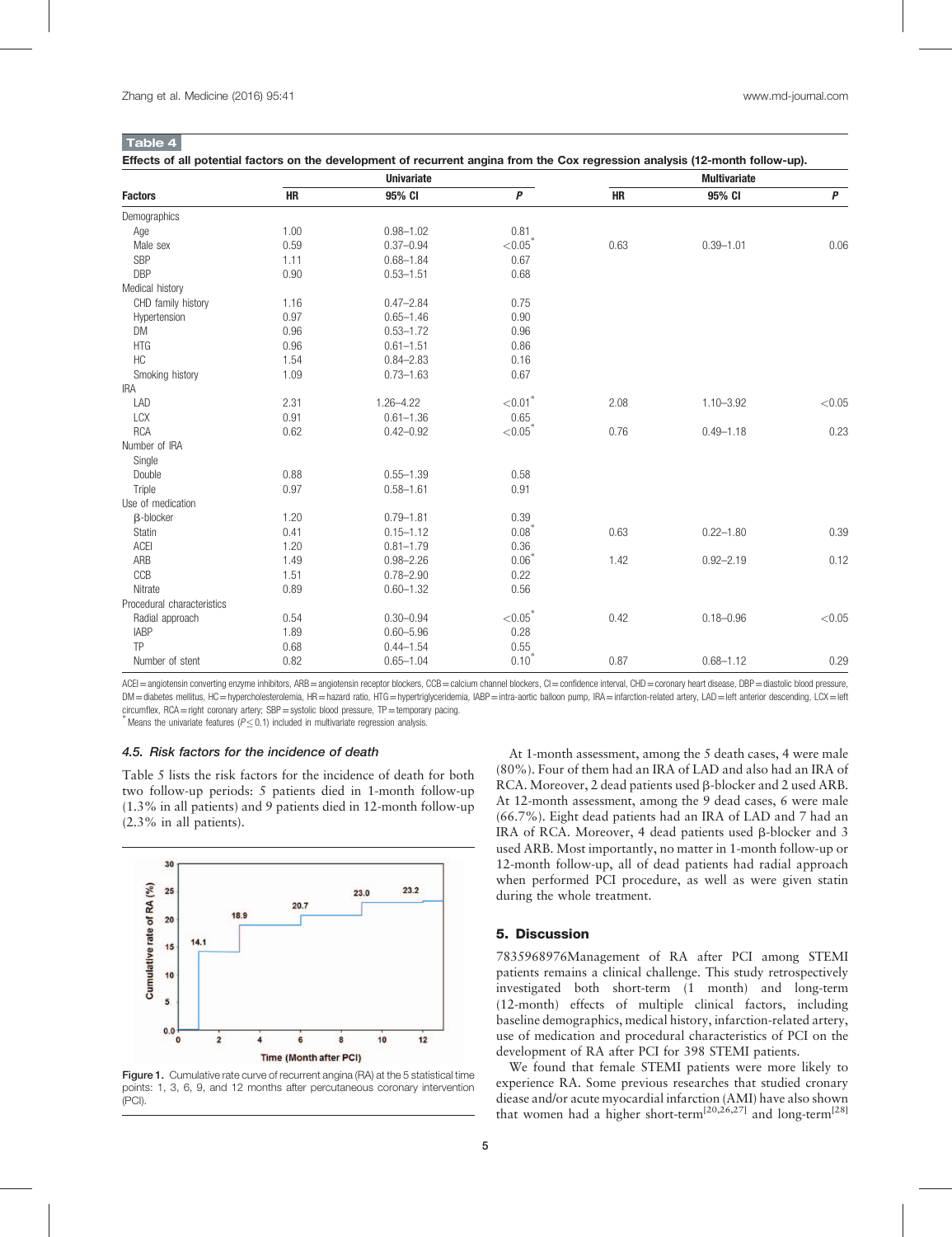| Risk factors for the incidence of death. |                                          |                         |                    |                         |                    |  |  |  |  |
|------------------------------------------|------------------------------------------|-------------------------|--------------------|-------------------------|--------------------|--|--|--|--|
| <b>Factors</b>                           |                                          | 1-month follow-up       |                    | 12-month follow-up      |                    |  |  |  |  |
|                                          | Number of total patients with the factor | Number of dead patients | % in dead patients | Number of dead patients | % in dead patients |  |  |  |  |
| Male sex                                 | 335                                      |                         | 80                 |                         | 66.7               |  |  |  |  |
| LAD                                      | 305                                      |                         | 80                 |                         | 88.9               |  |  |  |  |
| <b>RCA</b>                               | 227                                      |                         | 80                 |                         | 77.8               |  |  |  |  |
| <b>B-blocker</b>                         | 237                                      |                         | 40                 |                         | 44.4               |  |  |  |  |
| ARB                                      | 105                                      |                         | 40                 |                         | 33.3               |  |  |  |  |
| <b>Statin</b>                            | 390                                      |                         | 100                |                         | 100                |  |  |  |  |
| Radial approach                          | 363                                      |                         | 100                |                         | 100                |  |  |  |  |

ARB = angiotensin receptor blockers, LAD = left anterior descending, RCA = right coronary artery.

risk than men for developing RA. Similar to other studies,  $^{[28]}$  this association is not statistically significant after we controlled for clinical factors such as medical history, IRA, medications, and PCI procedural characteristics. In addition, we found that being female is not associated with statistically significant reduction in mortality after PCI. In this study, 3 female patients died during the 12-month follow-up period (1 before 1-month assessment and 2 before the 12-month assessment). It is possible that our analysis in mortality may be hampered by small sample size(only 63 females in total 398 patients) of STEMI patients from the Northwest of China.

The previous studies have shown a link between smoking and angina in AMI patients.[26,29] However, our study did not find an association between smoking and occurrence of RA, which is consistent with some previous research.<sup>[28]</sup> In addition, although another published study has reported that ACS patients with diabetes had a higher rate of RA after PCI,<sup>[30]</sup> our study also did not find significant association between the medical history (diabetes, hypertension, and hypercholesterolemia) and outcome of RA.

A potentially important finding of our study was that the LADrelated infarcts seem to be related to RA in post-PCI patients. Our results suggest that STEMI patients with RA after PCI had significantly higher percentage of IRA in LAD during both 1 month and 12-month assessments. In the literature, many studies have shown that LAD-related infarcts in patients treated with PCI have worse prognosis and lower left ventricular ejection fraction when compared with non-LAD-related infarcts.[31,32] This is thought to be mainly because of the increased muscle mass at risk and a lower likelihood of achieving normal myocardial perfusion despite restored epicardial flow, resulting in a large amount of damaged myocardium.[33] However, to the best of our knowledge, there is no study that reported that the LAD-related infarcts were related to RA in post-PCI patients.

Santulli et al has reported that lymphocyte G protein-coupled receptor kinase 2 (GRK2) levels, which is related to worse cardiac function, increased quickly after STEMI and some patients showed reduced GRK2 levels in response to  $\beta$ -blocker therapy, suggesting that it is important to give STEMI patients  $\beta$ -blocker therapy in the early stage.<sup>[34,35]</sup> Another prospective study investigated the predictor factors of RA in patients with ACS use of a population data of China and they found use of  $\beta$ -blocker was an independent predictive factor for RA.[17] Some studies have also shown the use of statin reduced the incidence of RA after PCI in coronary artery disease patients with normal cholesterol levels.<sup>[36,37]</sup> However, neither b-blocker nor statin has been identified as the risk factor for the development of RA in this study, which only focused on STEMI patients with PCI. Our study has shown that this finding might be related to observations.

Radial approach has been recommended by EAPI/ESC as preferred access in primary PCI,<sup>[38]</sup> which allows early ambulation, shorter hospital stay, more reduction in bleeding and access site complications, and superior net clinical benefit compared with the femoral approach.<sup>[39–42]</sup> A strong association between radial approach PCI and a reduction in adverse cardiovascular events in patients with ACS has also been reported by some randomized controlled studies.<sup>[18,19,43]</sup> Furthermore, a metaanalysis of 12 randomized trials comparing radial and femoral approach for primary PCI in STEMI patients has demonstrated that mortality was significantly reduced with the radial approach.[44] However, to the best of our knowledge, there is no study reported that the radial approach PCI was associated with decreased RA. Our results found that a decreased percentage of radial approach is associated with a significant increase the probability for developing RA in STEMI patients during both 1 month and 12-month assessments. Future randomized trials will be useful to confirm these findings.

#### 6. Limitations

This study has several limitations. First, the study had a relatively small number of patients from a single center; therefore, the results may not be generalizable to other population. However, this study focused on the STEMI patients from the northwest of China only and provided useful insights regarding the occurrence of RA in the targeted population. Second, this is an observational study. It is possible that certain unobserved factors such as genetic background,<sup>[3]</sup> precise mechanism, and pathophysiology<sup>[35]</sup> of STEMI may also influence the likelihood of RA after controlling most RA-associated risk factors in our model. Therefore, we examined the robustness and sensitivity of our results by employing different models. Overall, our results are very robust to different model specification. Finally, the content, extent, and severity description of symptoms were self-reported, hence are subjected to recall bias. Based on these limitations, future largescale clinical studies are needed.

#### 7. Conclusion

This retrospective study of 398 STEMI patients explored the effect of multiple demographic and clinical factors on the development of RA after PCI. Our results suggest that patients with infarction of left anterior descending artery were associated with higher risk of RA during the follow-up. Compared with femoral approach, patients experienced the treatment through radial artery during PCI are related to lower risks of RA for up to 1 year after the procedure. Further research, with a nationally representative sample and a prospective study design or longer-term follow-up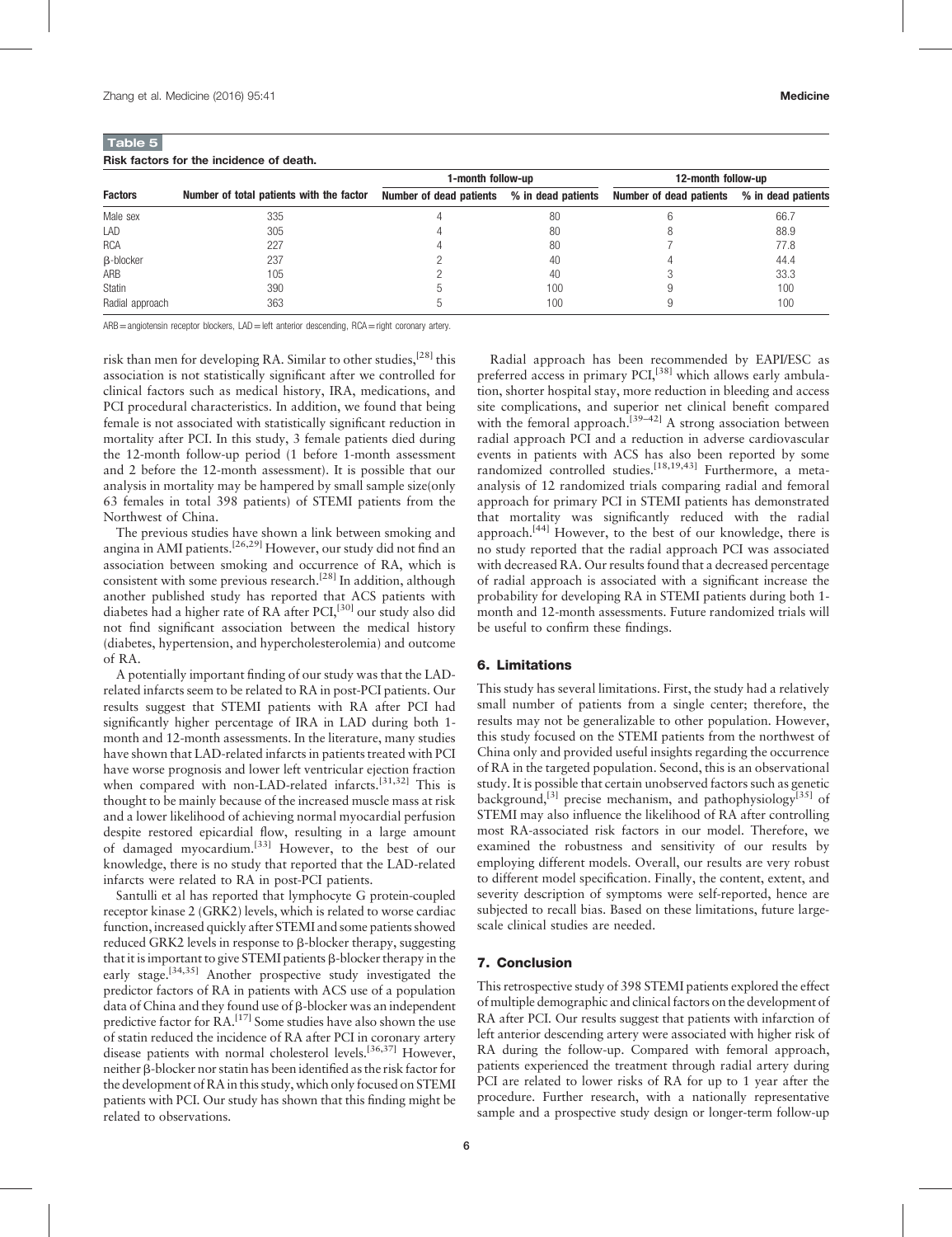could provide additional insights into reoccurring angina in patients who undergo PCI.

#### Acknowledgments

Special thanks are given to Po-Yung Cheng from CDC for assistance with the statistical analyses. Appreciation is also given to Jing Xu and Harinder Chahal for editing the manuscript.

#### References

- [1] Adams HPJr, del Zoppo G, Alberts MJ, et al. Guidelines for the early management of adults with ischemic stroke: a guideline from the American Heart Association/American Stroke Association Stroke Council, Clinical Cardiology Council, Cardiovascular Radiology and Intervention Council, and the Atherosclerotic Peripheral Vascular Disease and Quality of Care Outcomes in Research Interdisciplinary Working Groups: The American Academy of Neurology affirms the value of this guideline as an educational tool for neurologists. Circulation 2007;115:e478–534.
- [2] Mathers CD, Loncar D. Projections of global mortality and burden of disease from 2002 to 2030. PLoS Med 2006;3:e442.
- [3] Santulli G. Coronary heart disease risk factors and mortality. JAMA 2012;307:1137author reply 1138.
- [4] Santulli G, Trimarco B, Iaccarino G. G-protein-coupled receptor kinase 2 and hypertension: molecular insights and pathophysiological mechanisms. High Blood Press Cardiovasc Prev 2013;20:5–12.
- [5] Santulli G, Cipolletta E, Sorriento D, et al. CaMK4 Gene Deletion Induces Hypertension. J Am Heart Assoc 2012;1:e001081.
- [6] Lanni F, Santulli G, Izzo R, et al. The Pl(A1/A2) polymorphism of glycoprotein IIIa and cerebrovascular events in hypertension: increased risk of ischemic stroke in high-risk patients. J Hypertens 2007;25: 551–6.
- [7] Galasso G, Santulli G, Piscione F, et al. The GPIIIA PlA2 polymorphism is associated with an increased risk of cardiovascular adverse events. BMC Cardiovasc Disord 2010;10:41.
- [8] Keeley EC, Boura JA, Grines CL. Primary angioplasty versus intravenous thrombolytic therapy for acute myocardial infarction: a quantitative review of 23 randomised trials. Lancet 2003;361:13–20.
- [9] Chang WC, Kaul P, Westerhout CM, et al. Impact of sex on long-term mortality from acute myocardial infarction vs unstable angina. Arch Intern Med 2003;163:2476–84.
- [10] Hochman JS, Tamis JE, Thompson TD, et al. Sex, clinical presentation, and outcome in patients with acute coronary syndromes. Global Use of Strategies to Open Occluded Coronary Arteries in Acute Coronary Syndromes IIb Investigators. N Engl J Med 1999;341:226–32.
- [11] Tocci G, Barbato E, Coluccia R, et al. Blood pressure levels at the time of percutaneous coronary revascularization and risk of coronary in-stent restenosis. Am J Hypertens 2016;29:509–18.
- [12] Garg P, Normand SL, Silbaugh TS, et al. Drug-eluting or bare-metal stenting in patients with diabetes mellitus: results from the Massachusetts Data Analysis Center Registry. Circulation Nov 2008;118:2277–85. 2277p following 2285.
- [13] Haffner SM, Lehto S, Ronnemaa T, et al. Mortality from coronary heart disease in subjects with type 2 diabetes and in nondiabetic subjects with and without prior myocardial infarction. N Engl J Med 1998;339: 229–34.
- [14] Veltman CE, van der Hoeven BL, Hoogslag GE, et al. Influence of coronary vessel dominance on short- and long-term outcome in patients after ST-segment elevation myocardial infarction. Eur Heart J 2015;36: 1023–30.
- [15] Veltman CE, de Graaf FR, Schuijf JD, et al. Prognostic value of coronary vessel dominance in relation to significant coronary artery disease determined with non-invasive computed tomography coronary angiography. Eur Heart J 2012;33:1367–77.
- [16] Goldberg A, Southern DA, Galbraith PD, et al. Coronary dominance and prognosis of patients with acute coronary syndrome. Am Heart J 2007;154:1116–22.
- [17] Zhao FH, Chen YD, Song XT, et al. Predictive factors of recurrent angina after acute coronary syndrome: the global registry acute coronary events from China (Sino-GRACE). Chin Med J (Engl) 2008;121:12–6.
- [18] Valgimigli M, Gagnor A, Calabro P, et al. Radial versus femoral access in patients with acute coronary syndromes undergoing invasive management: a randomised multicentre trial. Lancet 2015;385:2465–76.
- [19] Romagnoli E, Biondi-Zoccai G, Sciahbasi A, et al. Radial versus femoral randomized investigation in ST-segment elevation acute coronary syndrome: the RIFLE-STEACS (Radial Versus Femoral Randomized Investigation in ST-Elevation Acute Coronary Syndrome) study. J Am Coll Cardiol 2012;60:2481–9.
- [20] Alexander KP, Cowper PA, Kempf JA, et al. Profile of chronic and recurrent angina pectoris in a referral population. Am J Cardiol 2008;102:1301–6.
- [21] Venkitachalam L, Kip KE, Mulukutla SR, et al. Temporal Trends in Patient-Reported Angina at 1 Year After Percutaneous Coronary Revascularization in the Stent Era A Report From the National Heart, Lung, and Blood Institute-Sponsored 1997-2006 Dynamic Registry. Circ-Cardiovasc Qual 2009;2:607–15.
- [22] Kini AS, Lee P, Mitre CA, et al. Postprocedure chest pain after coronary stenting: Implications on clinical restenosis. J Am Coll Cardiol 2003;41: 33–8.
- [23] Lemos PA, Hoye A, Serruys PW. Recurrent angina after revascularization: an emerging problem for the clinician. Coronary Artery Dis 2004; 15:S11–5.
- [24] Antman EM, Hand M, Armstrong PW, et al. 2007 Focused Update of the ACC/AHA 2004 Guidelines for the Management of Patients With ST-Elevation Myocardial Infarction: a report of the American College of Cardiology/American Heart Association Task Force on Practice Guidelines: developed in collaboration With the Canadian Cardiovascular Society endorsed by the American Academy of Family Physicians: 2007 Writing Group to Review New Evidence and Update the ACC/AHA 2004 Guidelines for the Management of Patients With ST-Elevation Myocardial Infarction, Writing on Behalf of the 2004 Writing Committee. Circulation 2008;117:296–329.
- [25] McGillion M, Arthur HM, Natarajan M, et al. Nonischemic Chest Pain Following Successful Percutaneous Coronary Intervention at a Regional Referral Centre in Southern Ontario. Can J Cardiol 2012;28:S60–9.
- [26] Spertus JA, Dawson J, Masoudi FA, et al. Prevalence and predictors of angina pectoris one month after myocardial infarction. Am J Cardiol 2006;98:282–8.
- [27] Song XT, Chen YD, Pan WQ, et al. Gender based differences in patients with acute coronary syndrome: findings from Chinese Registry of Acute Coronary Events (CRACE). Chin Med J (Engl) 2007;120:1063–7.
- [28] Dougenis D, Kelly PJ, Brown AH. Late survival and predictors of recurrent angina after coronary artery reoperation. Thorac Cardiovasc Surg 1997;45:114–8.
- [29] Maddox TM, Reid KJ, Spertus JA, et al. Angina at 1 year after myocardial infarction: prevalence and associated findings. Arch Intern Med 2008;168:1310–6.
- [30] Stein B, Weintraub WS, Gebhart SP, et al. Influence of diabetes mellitus on early and late outcome after percutaneous transluminal coronary angioplasty. Circulation 1995;91:979–89.
- [31] Elsman P, van't Hof AW, de Boer MJ, et al. Impact of infarct location on left ventricular ejection fraction after correction for enzymatic infarct size in acute myocardial infarction treated with primary coronary intervention. Am Heart J 2006;151:1239e1239-1214.
- [32] Elsman P, van't Hof AW, Hoorntje JC, et al. Effect of coronary occlusion site on angiographic and clinical outcome in acute myocardial infarction patients treated with early coronary intervention. Am J Cardiol 2006;97:1137–41.
- [33] Stone GW, Peterson MA, Lansky AJ, et al. Impact of normalized myocardial perfusion after successful angioplasty in acute myocardial infarction. J Am Coll Cardiol 2002;39:591–7.
- [34] Santulli G, Campanile A, Spinelli L, et al. G protein-coupled receptor kinase 2 in patients with acute myocardial infarction. Am J Cardiol 2011;107:1125–30.
- [35] Santulli G. Adrenal signaling in heart failure: something more than a distant ship's smoke on the horizon. Hypertension 2014;63:215–6.
- [36] Tsunoda R, Sakamoto T, Kojima S, et al. Recurrence of angina pectoris after percutaneous coronary intervention is reduced by statins in Japanese patients. J Cardiol 2011;58:208–15.
- [37] Schwartz GG, Olsson AG, Ezekowitz MD, et al. Effects of atorvastatin on early recurrent ischemic events in acute coronary syndromes: the MIRACL study: a randomized controlled trial. JAMA 2001;285: 1711–8.
- [38] Hamon M, Pristipino C, Di Mario C, et al. Consensus document on the radial approach in percutaneous cardiovascular interventions: position paper by the European Association of Percutaneous Cardiovascular Interventions and Working Groups on Acute Cardiac Care∗∗ and Thrombosis of the European Society of Cardiology. EuroIntervention 2013;8:1242–51.